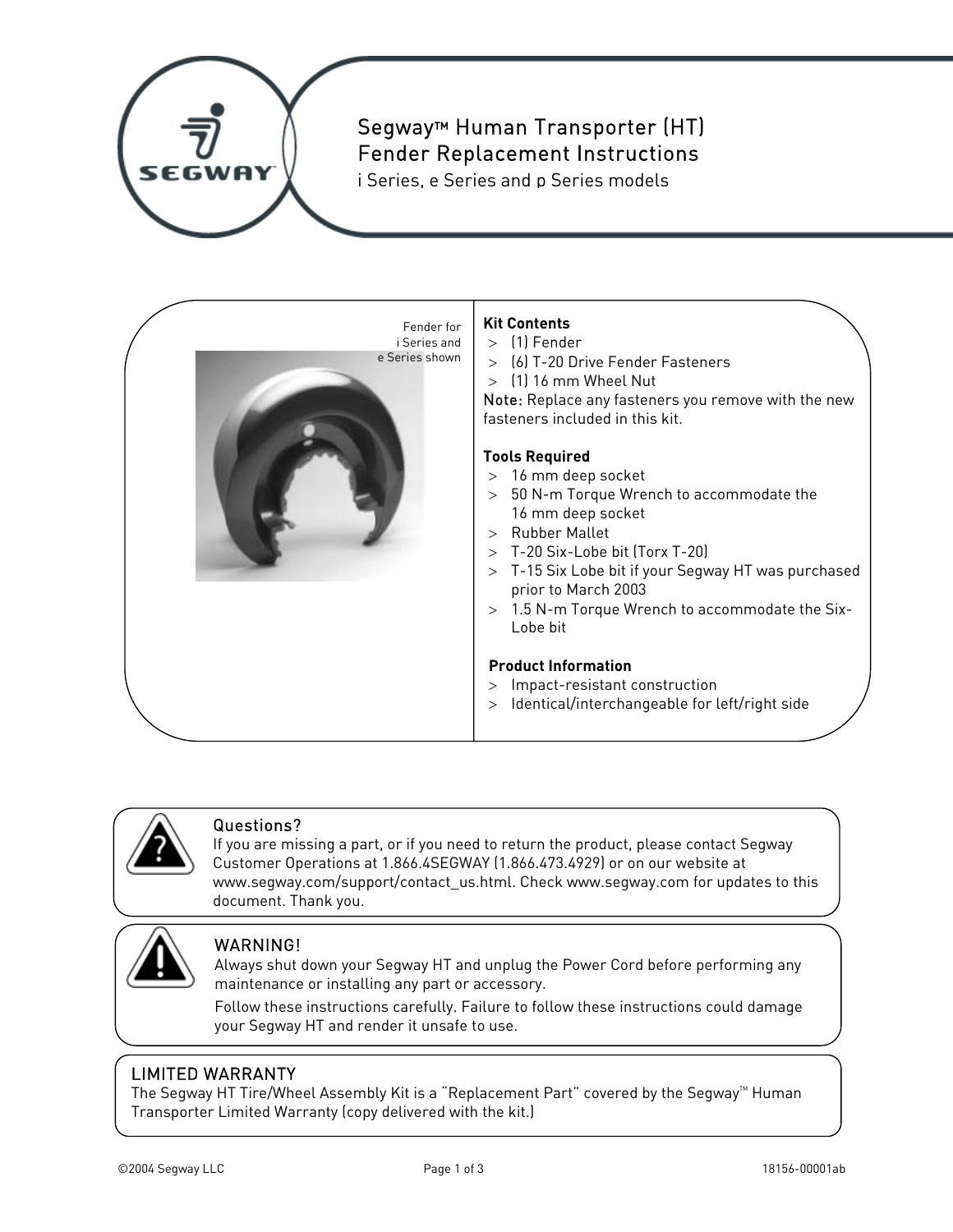# > Removing the Tire/Wheel Assembly

- Step 1 Make sure the Parking Stand (i Series only) is retracted. Position the Segway HT Wheels on a nonslip surface. Brace the Wheel to be removed so it will not rotate when you loosen the Wheel Nut. You may find it easier to place the Handlebar on the ground.
- **Step 2** Loosen the Wheel Nut with a 16 mm deep socket by turning the wrench counterclockwise. (This may require considerable force.) You may need to strike the end of the wrench with a rubber mallet. You can increase your leverage by extending the length of the wrench handle.

Note: Your torque wrench may be designed only for tightening. Check the manufacturer's specifications.

- Step 3 Tip the Segway HT onto its side with the Wheel you are removing facing up. Rest the other Wheel on a flat, clean, smooth surface (the p Series Wheel is domeshaped, and is more vulnerable to scratches and rocking unless adequately supported and protected).
- Step 4 Remove the Wheel Nut.
- Step 5 Strike the outside edge of the Tire (not the Wheel!) with a rubber mallet to unseat the Wheel Hub Taper. (This may require multiple attempts as the Wheel Hub Taper is seated tightly into the Gearbox Taper.)
- Step 6 Lift off the Tire/Wheel Assembly.

# > Removing the Fender

- Step 1 Remove the six Fender fasteners using a T-20 sixlobed bit (Torx T-20) (T-15 Six Lobe bit if your Segway HT was purchased prior to March 2003). The plastic Fender is flexible. Twist the bottom right edge of the fender and flex it away from the Gearbox.
- Step 2 (i Series and e Series models) Disengage the mat loop from the Fender.
- Step 3 Remove the Fender.